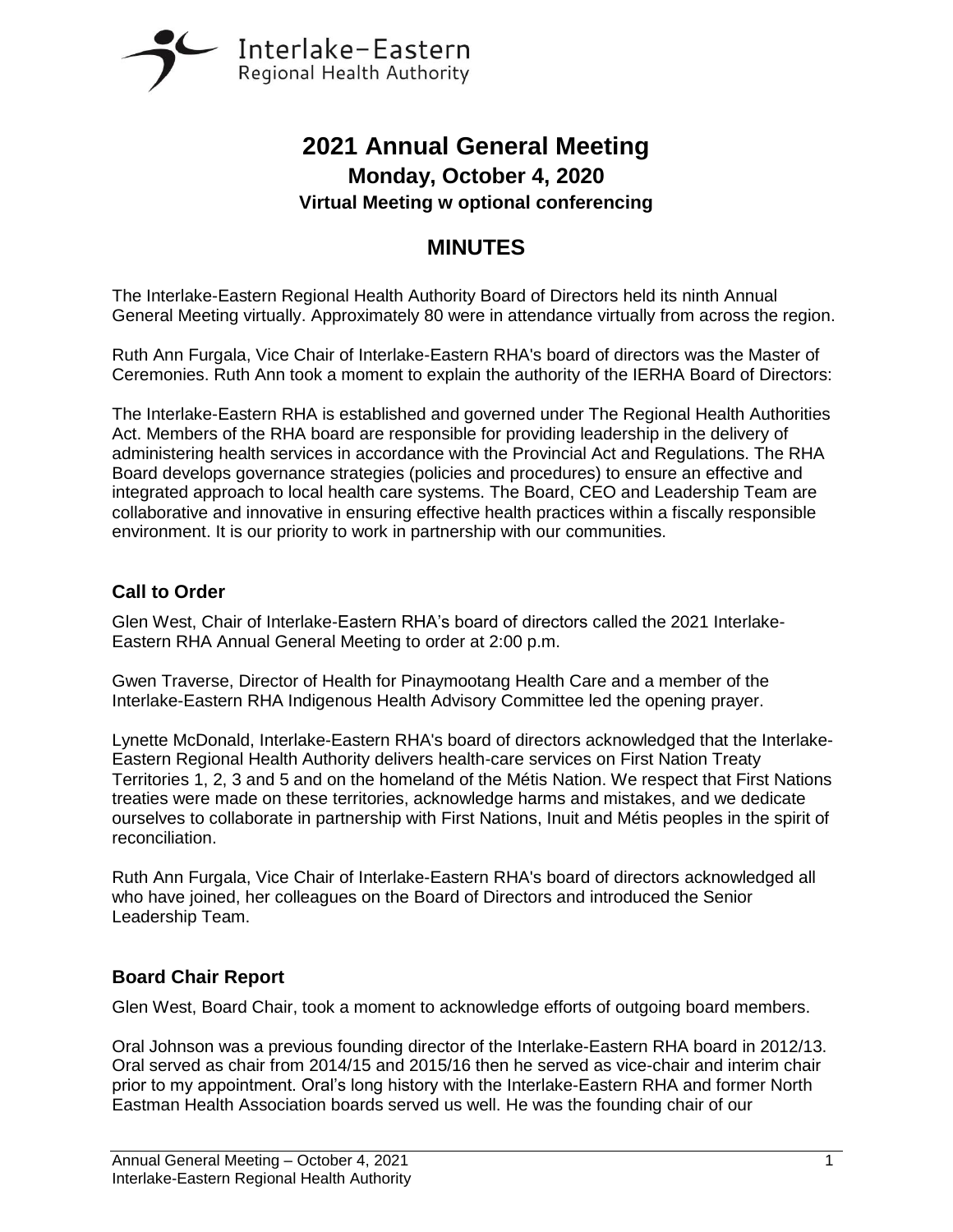

Indigenous Health Advisory Committee that he helped formulate and establish, making us the first RHA to have such a committee. Oral left the board in April when his term expired. Also, leaving the board in April was Laurie Andrews and Judy Dunn. Judy participated in our local health involvement groups as a board liaison, she also served as board secretary and chaired the Education, Policy, and Planning Committee. In addition, board member Hermann Saxler left the board in June of this year.

On behalf of the board, the Board Chair thanked all past directors for their service and wished them well and extending a welcome to the newly appointed board of directors, Debbie Fiebelkorn, Lynette McDonald, and Penny-Anne Wainwright.

The regional map is a reminder of how broad our region is, and just how many communities there are, that require health care services. As directors, we must put aside personal interests when evaluating what is best for health care in this region, and in Manitoba. We work towards the best interests of all Manitobans and those in our region.

Glen West, Board Chair provided a high-level overview of the region's achievements and challenges over the past year.

#### ➢ **COVID-19**

While COVID-19 was not scheduled, it is a reminder that our health system needs to be nimble enough to respond to the needs of Manitobans when faced with a global pandemic. The response to COVID-19 was and is provincially directed with support from the service delivery organizations such as the Interlake-Eastern RHA.

 $\div$  As you are aware, COVID-19 was a significant focus for us in this reporting period, as this was primarily operational in nature.

#### ➢ **Our Strategic Plan**

Fiscal year 2020/21, reflects the final year of our five-year strategic plan that ran from 2016 to 2021. The 2021 AGM is a bit of a chapter end for us. Health care has changed considerably since the last five-year plan was developed. We have a new strategic planning process which is our means of engaging with communities. We have a new CEO who fully understands what it means to be a performance managed, people-centered, organization, and he is committed to taking us on that journey. Dr. David Matear, CEO will provide more detail on that process in his report.

Touching on a few highlights from this year as they relate to the strategic priorities identified in our 2016-2021 plan:

#### ❖ **Health System Sustainability**

The Board continues to strive to achieve a balanced operating budget. Our mandate is clearly defined by the minister of health in regard to required fiscal responsibility. We are also to develop a comprehensive risk management plan and work to mitigate risks with potential to affect our ability to deliver health care services. You can read more about the risk assessment tool that we use in the annual report. Looking at our heat map – items that we have identified in red have the most considerable risks.

Of primary concern to the board is:

- regional disparity in access to primary care services
- lack of access to addictions medicine service
- impaired physician recruitment
- ineffective patient flow, and;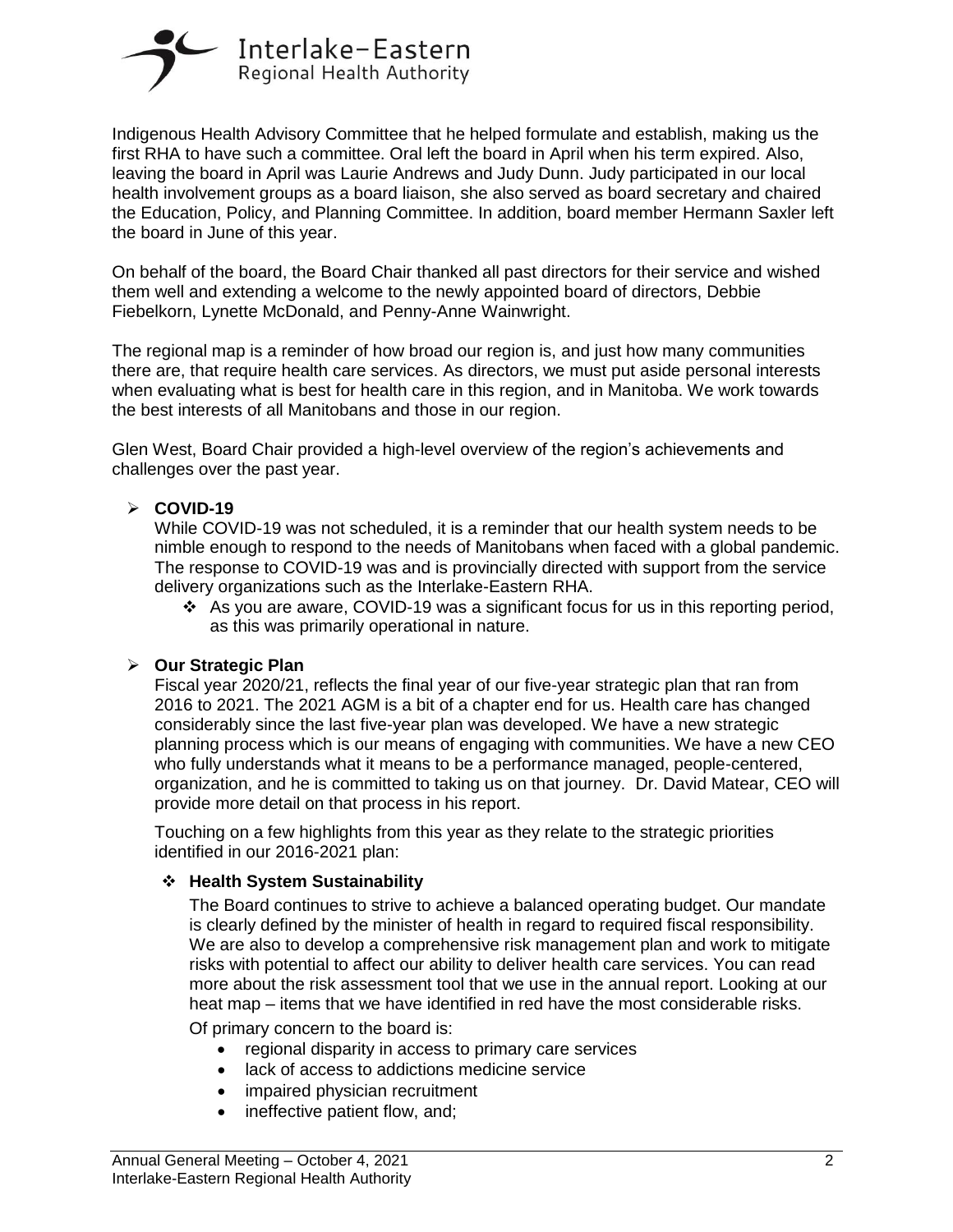

• the potential for us to be misaligned with the provincial Clinical and Preventive Services Plan. By that I mean, this region needs to be in alignment provincially if we are to benefit from the health care improvements that provincial planning offers.

What is very reassuring to me, having just completed our strategic planning sessions, every single one of these areas of concern is being addressed in our new strategic plan through mutually agreed upon strategic goals for the RHA.

#### ❖ **Improve Access to Care**

We've broken this goal into three priority areas:

- ensuring care people need is available in a timely way
- reducing emergency department wait times
- increasing access to primary health care

Severity of illness and need for hospital care are not the only factors influencing someone's length of stay in hospital. Sometimes people remain in hospital until alternate levels of care can be arranged, or, sometimes a stay is the result of processes that are not as integrated as they need to be to move a patient through the continuum of care. Dr. David Matear, CEO will speak more to how our acute care and community services teams continue to work collaboratively on continuum of care services that impact patient flow.

#### ❖ **People Centred Service**

Every month, the majority of people who received care in Interlake-Eastern RHA hospitals are mailed a survey that provides opportunity to quantify satisfaction with the care received and evaluate care delivered. Surveys can be completed and returned as hard copies or submitted online. These anonymous surveys are an excellent opportunity to receive feedback on areas for improvement and because they are continual, they help identify if measures put in place are effecting change as desired. We also have a consumer concerns and comments process in place that we use as an evaluative component of this strategic priority.

#### ❖ **Decrease preventable harm**

The annual report highlights framework where we are addressing how we keep our clients and staff safe. We've broken this goal into:

- establishing a culture of safety
- establishing clinical governance
- providing evidence informed practice.

The Interlake-Eastern RHA is the first RHA to pursue achieving Safe Work certification. "SAFE Work Certified" is Manitoba's safety and health certification standard that helps make workplaces safer. It also provides rewards to workplaces that take pro-active steps to prevent workplace injuries and illnesses.

#### ❖ **Improved access to mental health resources**

We are seeing more mental health services integrate into primary health care through My Health Teams and clinics that want to offer this service to patients. You can read more in the annual report about how mental health services adopted virtual care during the pandemic. Even the crisis stabilization unit adopted virtual care to ensure physical distancing in the facility. The success of virtual tools in bringing mental health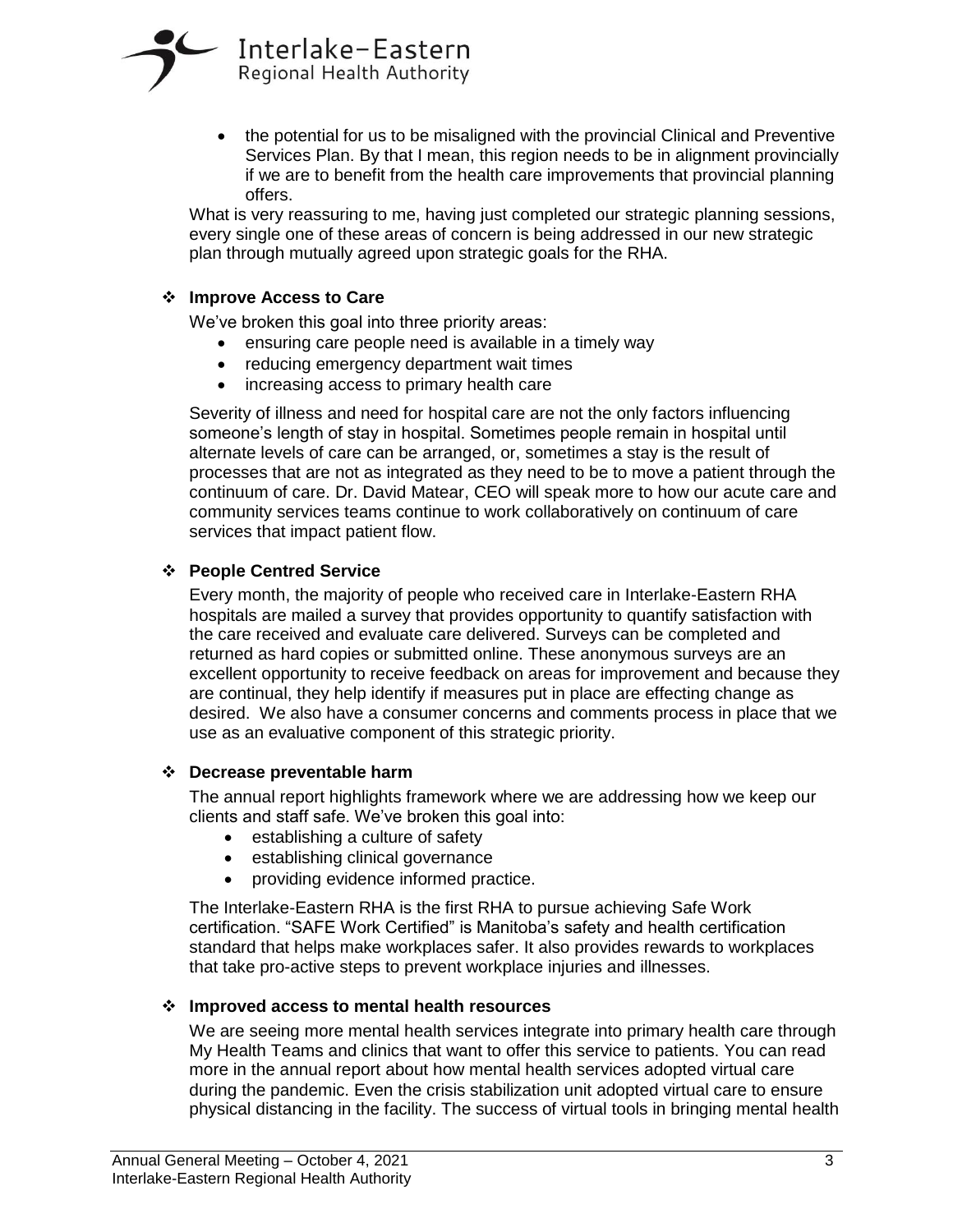# Interlake-Eastern Regional Health Authority

services closer to home will only improve as we embrace technology to deliver this needed care.

## ❖ **Partner with Indigenous communities**

Over one in four residents in this region self-identify as Indigenous. We work on the ancestral and home lands of Indigenous and Métis people. Interlake-Eastern's board has established an Indigenous Health Advisory committee that worked to develop the region's first Indigenous Health Strategy. It will serve as a beginning for future consultation and collaboration.

We are humble, respectful, and purposeful in this shared journey to address the significant health disparities between Indigenous populations and the non-Indigenous population located within the IERHA. We are committed to closing this gap and improving health outcomes.

Elders, indigenous leaders, and health teams have demonstrated that there is a better way to offer health services – IERHA is committed to listen, learn, and grow together.

The Board Chair concluded his comments by acknowledging the work of our staff, in responding to COVID-19 and the groundswell of support that we received from community members. The Board has been humbled by what care providers have done for us by showing up for work every day in the face of something that, at first, was an unknown to us.

As a region we have learned so much in such a short time, and our staff have extended so much in the past year, as they worked to keep up with the speed of global information advancement on this illness, and in the midst of response, thank goodness, came our vaccines. Which was another significant pivot in our response. Hours and hours and even more hours of managers time have been invested in COVID and it continues as we respond to Wave 4.

The Board Chair noted that he truly hopes we never experience a year like the one that we are reporting on today. But we all now know that our care teams are more than capable of taking on whatever may show up next at our doors, and we know that if that happens, when that happens, we know we have legions of community members across this region who are stand alongside us doing what they can to help.

The support community members have shown for healthcare workers with the arrival of COVID-19 has been something that has deeply resonated with all of us as we all recognize that, when it comes to health care, we are all in this together.

# **Treasurer's Report**

David Oakley, Board Treasurer, acknowledged and thanked the Board of Directors of Finance and Audit Committee for their contributions ensuring that we are providing leadership, allocating resources and fiscally accountable. David also acknowledged and thanked Dorothy Forbes, Regional Lead, Corporate Services and Chief Financial Officer for her ongoing significant contributions to our committees, our board and the region as a whole.

Dorothy Forbes, Regional Lead, Corporate Services and Chief Financial Officer reviewed the Audited Financial Statements as at March 31, 2021 highlighting the past year's 2020/21 statement of operation, assets, liabilities, expenditures by program and type.

- ➢ Highlights
	- $\div$  COVID-19 response, and the related public health orders, had a significant impact on all sectors and programs across Interlake-Eastern RHA.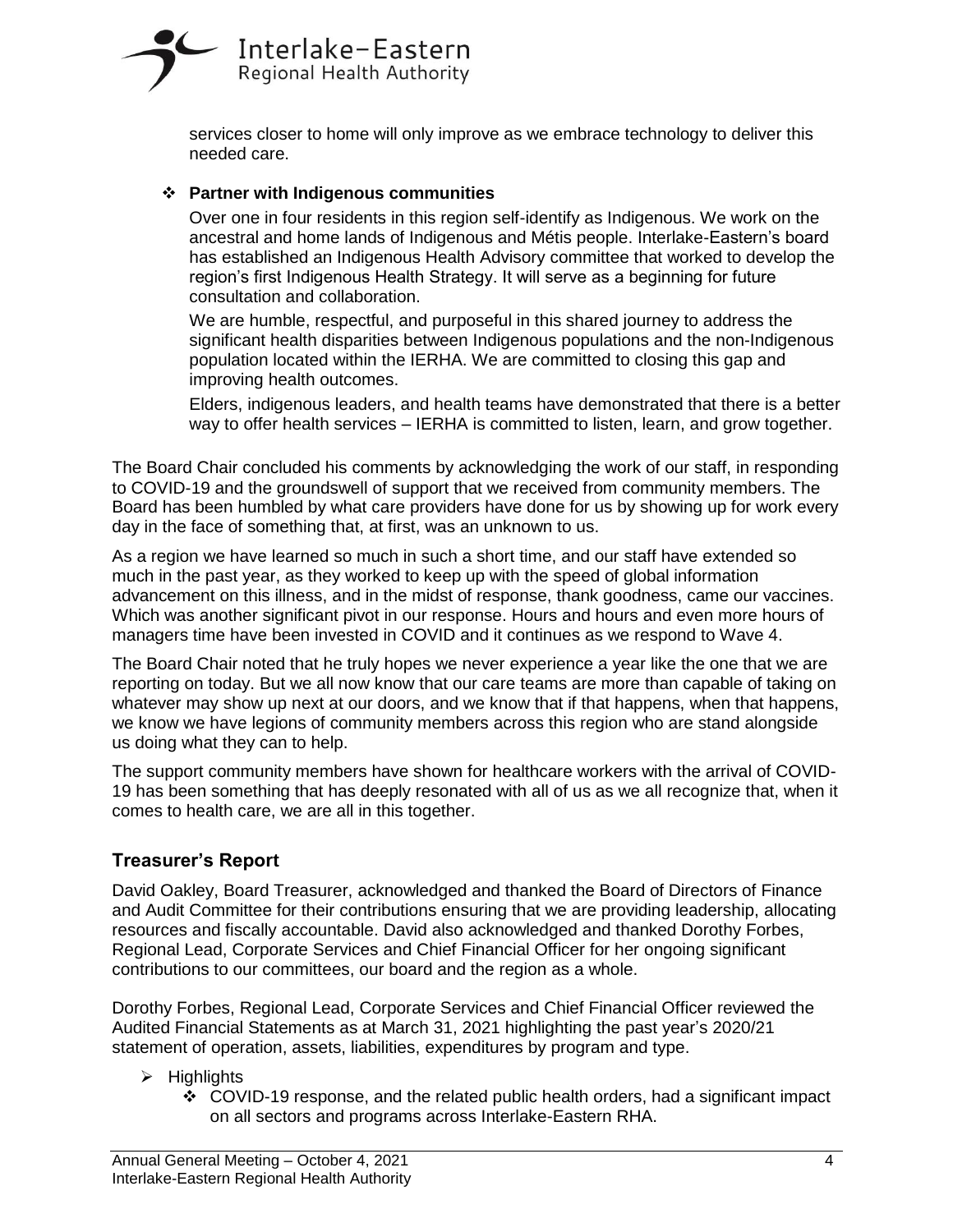

- $\div$  The region also continues to see increasing nursing vacancy rates, which are impacting overtime and agency costs throughout multiple program areas.
- ❖ 2021 was an important year for the My Health Team programs. It was the first full year of operations for the Selkirk Team, while operations began in the Ashern, Hodgson and area Team in November.
- $\div$  This year also saw the region continuing to work on stabilizing services in areas such as home care and by implementing outreach clinics, for example.
- ➢ 2021 Statement of Operations:
	- ❖ For the fiscal year ending March 31, 2021, Interlake-Eastern RHA incurred a deficit of \$2.9M, which was a solely capital deficit, as operations were balanced. As you can see, this was both under budget and under the prior year's results.
	- ❖ Revenue has increased approximately \$16.5M over fiscal 2020, which is related to global funding changes and the receipt of one-time COVID-19 assistance. These were offset slightly by some reductions in service fees and other revenues.
	- ❖ Expenses also increased over the prior year, by approximately \$11.2M, largely due to COVID-19 response work. We also saw a slight increase in salaries, related to the overtime and agency costs that were utilized to mitigate vacancies within programs.
- ➢ Assets
	- ❖ Tangible capital assets, which include land, buildings and equipment, make up the vast majority of the assets, at 87%. The allocation of the Region's assets is very consistent to what we have seen in prior years.
- ➢ Liabilities
	- ❖ Long term debt made up of loans held by Manitoba Finance's Treasury Division
		- 2021 Accumulated surplus \$16M, down slightly from 2020 at \$18.9M due to the capital deficit that was incurred.
- ➢ Expenditures by Program
	- ❖ Expenditures impacted by:
		- COVID-19 work impacted all of these programs, but approximately half of the costs, or \$4M, is included in regional undistributed.
		- Increased nursing vacancy rate and the reliance on agency and overtime impacted many of these programs, particularly acute and long-term care.
- $\triangleright$  Expenditures by Type
	- ❖ Stable allocation of expenditures.
	- ❖ Staff make up the bulk of the cost 72%.
	- ❖ COVID-19 costs of \$9.3M, incremental costs were 4% of total expenditures the allocation of costs across the different expense types remained stable.

The 2020/21 fiscal financial report was concluded and there was an opportunity for questions to be submitted through the chat feature. No questions were posed.

# **CEO Report**

CEO, Dr. David Matear started by noting that it has been a pleasure to walk through the 2020/21 year for Interlake-Eastern RHA and provide some information for what lies ahead. Joining the Interlake-Eastern RHA in the midst of a pandemic has been an interesting way to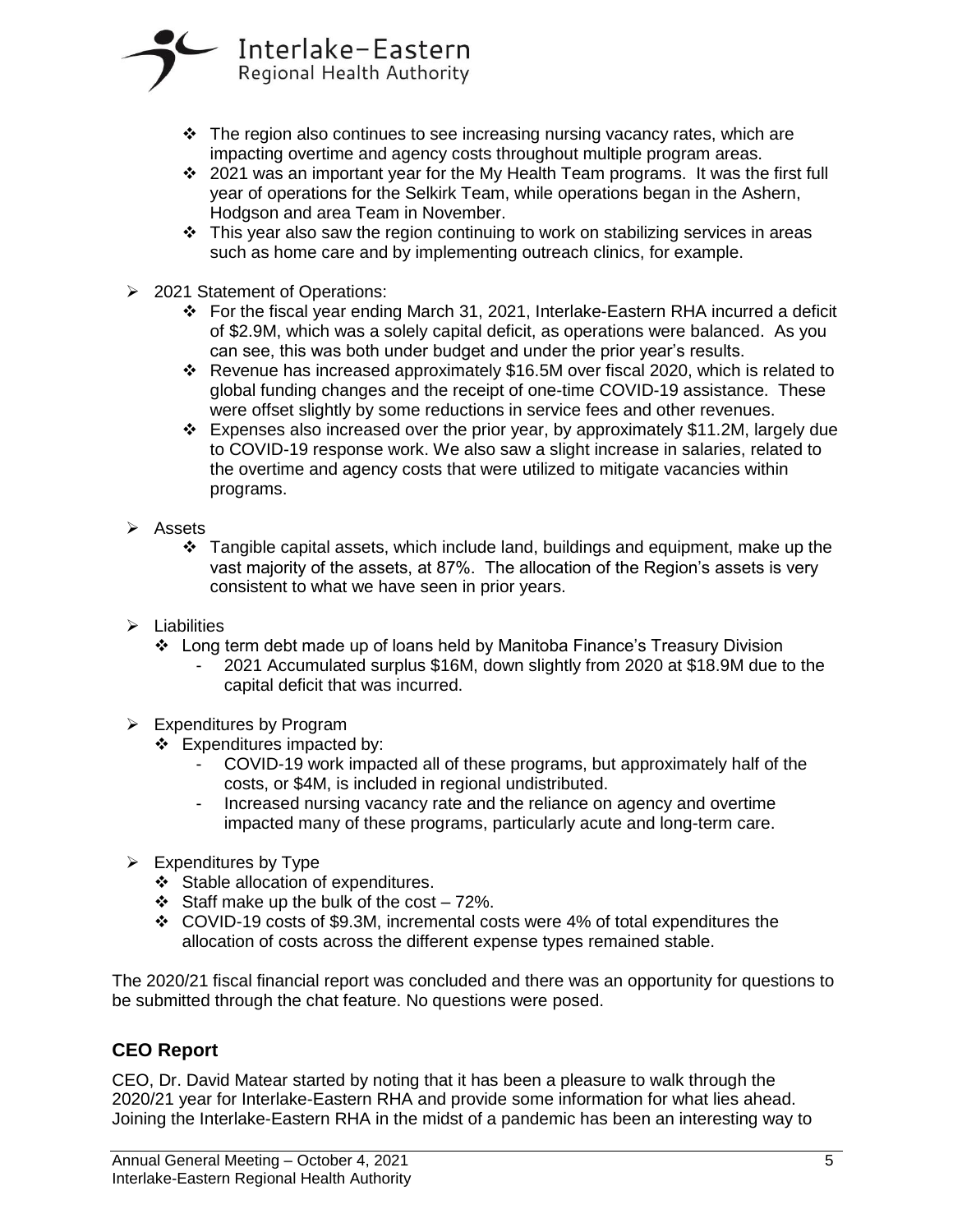

become familiar with the organization and our partners. Simultaneously, we are working within health system transformation changes that are unfolding and identifying opportunities where we can advance health care delivery in the Interlake-Eastern region.

#### ➢ **Leadership Update**

Ron Van Denakker, the former CEO, retired in October 2020. Ron Janzen, the former vice president of corporate services, and site COO for Selkirk Regional Health Centre, retired in March this year. David had the pleasure of working closely with Ron Janzen, who was acting CEO during his onboarding. David thanked Ron Janzen for his guidance in those early days of his arrival.

Karen Stevens-Chambers, the former vice president of community services and chief allied health officer, retired from her position in December last year. Greg Reid was the successful applicant for the newly named position of: regional lead, health services, community and continuing care. Greg started in this position on March 15, 2021. He has worked in the healthcare and social services sector for more than 28 years. Greg brings with him, extensive senior leadership experience in community mental health, crisis stabilization, home care, palliative care, and program operations, that span rural and urban communities. Prior to his role with Interlake-Eastern RHA, Greg had been seconded from the role of director, home care operations and palliative care with WRHA, to the Addictions Foundation of Manitoba, in the role of interim chief operations officer. Greg's experience has already proven to be of value, especially as we work to employ long-term strategies to improve access to acute care beds in this region.

#### ➢ **Our COVID Journey**

The year that we're reporting on today, spanning April 2020 to March 2021, was a year of COVID. Interlake-Eastern RHA established its incident command in March 2020 under Ron Janzen. The region's incident command is directed by provincial incident command. COVID-19 testing site establishment was a regional initiative with provincial guidance. Interlake-Eastern RHA has three COVID-19 testing sites in Selkirk, Powerview-Pine Falls and Eriksdale. A privately-operated site provides service in Arborg.

In addition, we supported provincial operations, in establishing the COVID-19 vaccination supersites in Selkirk and Gimli.

#### ➢ **COVID – Year in Review**

Online, you'll find a companion piece to the annual report. While the annual report addresses all the reporting requirements for which health-care service delivery organizations are responsible, the companion piece captures our staff's stories around COVID-19. We wanted to reflect the momentous effort required by staff, in response to a global pandemic. You can read about how our staff teams rallied to support the COVID response in that document.

As we prepared for the development of our new five-year strategic plan, we reached out to staff, to identify what we were doing well. One of the top responses that came back was "communicating". As a CEO, that was heartening, given the constant change that is inherent in a pandemic. To know that our teams can effectively communicate during times of crisis, bodes well for the ongoing changes, that are an integral part of health care transformation.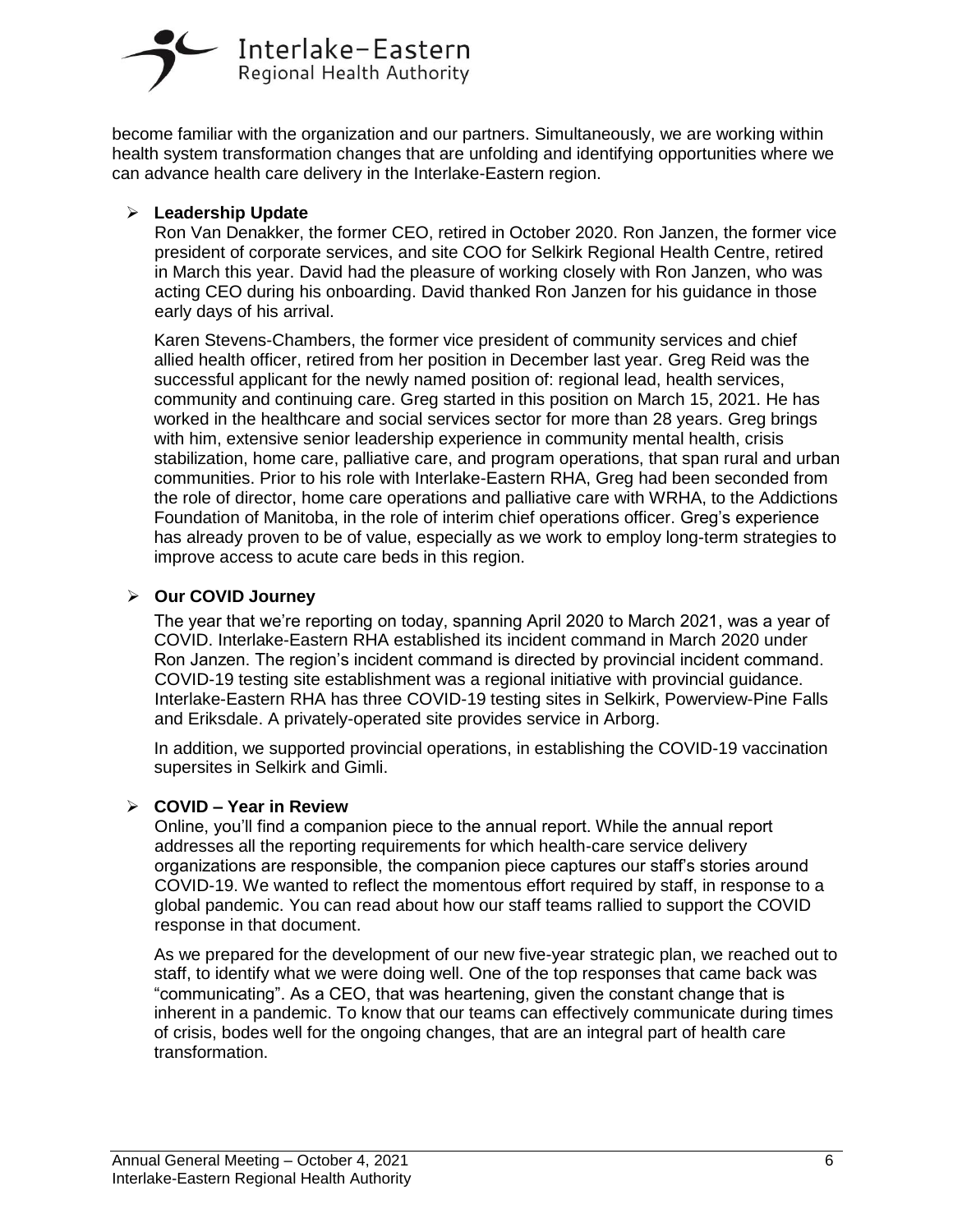

#### ➢ **Evaluating Progress**

Manitoba Health and Seniors Care is transforming the delivery of health care services, to improve access to consistent, reliable health care across the province. Improvements and the long-term sustainability of the system are being measured, and these measurements are providing support for informed decision making, and enhanced accountability.

#### ➢ **Provincial Dashboard**

As part of our reporting, all service delivery organizations are now working from one dashboard - a tool which Manitobans can use to review the health system's performance, and better understand how the health system is functioning. This tool is available to you online at (Manitoba.ca > OpenMB > InfoMB > Departmental Information, Statistics and Reports > Provincial Health System Performance Dashboard).

It provides a high-level overview of three key objectives, that are part of health system transformation. These objectives are the outcomes of many other operational priorities underway to positively influence the reported-on objectives of:

- Improving Access
- Improving the Health Service Experience, and;
- Improving Health System Sustainability

#### ➢ **Improve Access to include image below**

An objective for this goal is to reduce emergency department wait times to below the national average. In our region, only Selkirk Regional Health Centre wait times are reported as it's the only facility in our region with an electronic monitoring system for wait times.

This measure is a partial representation of patient flow, meaning it's a reflection of our ability to link people in emergency departments with the most appropriate health resources based on their needs.

#### ➢ **Improving the Health Service experience**

This measure is based on responses to a survey, that is sent to people who experienced in-patient care in one of our facilities. We typically perform well on this measure, and we typically meet or exceed the goal.

#### ➢ **Improving Sustainability**

COVID-19 is affecting this measure as you will have heard in our finance presentation.

#### ➢ **Provincial Health System Transformation**

Our focus in 2020/21 was preparatory work in support the goals of transformation, in terms of legislation and organizational changes.

#### ➢ **Clinical and Preventive Services Plan**

The provincial clinical and preventive services plan, which is part of health system transformation, promises:

- care closer to home
- more equitable care across Manitoba
- reduced reliance on emergency departments for non-urgent, everyday health care needs
- increased investments in community care to keep people living at home safely longer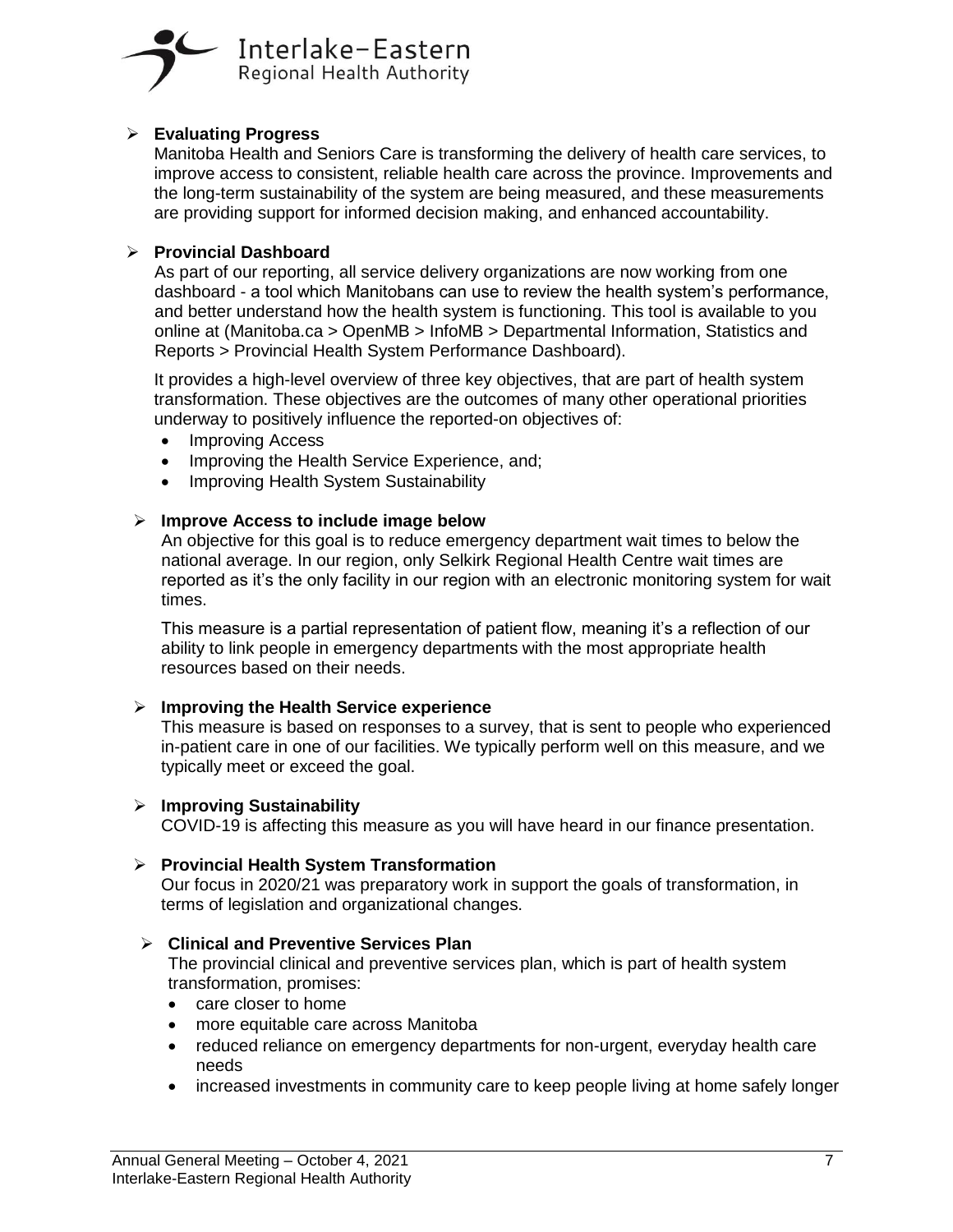

- greater integration of technology, to address issues of isolation in rural Manitoba, and lack of access to care providers
- increased connectivity among care providers, to increase system integration, and provide people with improved access to the care they need.

These are opportunities for Interlake-Eastern RHA, to address the major concerns raised with health service delivery. A concerted provincial effort in these areas will help to address long-standing problems in the region that affect your access to health services.

We have historically experienced pressures around access to acute care beds. At times we've seen hospitals with half of their beds allocated to people who need care, but not hospital care. With an increase in investments in this region's primary care and community care services, we're confident a percentage of people in hospital will be able to remain safely at home if we can provide them with the necessary supports.

Reduced reliance on emergency departments, means providing people with improved access to a primary care provider when needed. Better access to primary care will see people avoid unnecessary emergency department visits.

#### ➢ **IERHA's Strategic Plan**

When we brought community partners together in May 2021, we had two goals in mind. We wanted to engage community partners in our planning process and establish a pathway for continuing engagement. Secondly, we wanted to ensure that anything we decided to undertake regionally, had a direct link to provincial priorities. We are part of a provincial health care system, committed to improvement. Our actions regionally must support the provincial health care system, as a whole. Our new five-year strategic plan, that will take us to 2026, is aligned with Manitoba Health and Senior Care objectives, and those of the Provincial Clinical and Preventive Services Plan.

#### ➢ **IERHA's Indigenous Health Advisory Committee**

When developing Interlake-Eastern RHA's first Indigenous health strategy, there were three main goals of the members of the board's Indigenous Health Advisory Committee:

- 1. We wanted to approach things differently. We all understood that the ways of the past could not be the ways of the future.
- 2. To address health inequities that exist in our region, we had to apply a system-wide view, one that we know will require collaboration.
- 3. We wanted to emphasize the voice of the community, and shared leadership.

#### ➢ **Four Strategic Pillars**

At the foundation of the strategy are four strategic pillars: strengthening partnerships and connections; providing a culturally safe environment; addressing health inequity and improving mental wellness, within a recovery-oriented approach.

Each pillar has a corresponding set of goals, that include partnering with Indigenous communities, both in planning and implementation.

This strategy is a beginning – it's a guide. Community partners attending our strategic planning session in May were asked to take this information into consideration, when working together, to identify planning priorities for the RHA over the next five years. We did identify a strategic goal specific to Indigenous populations. There is more work to be done, but we will learn together.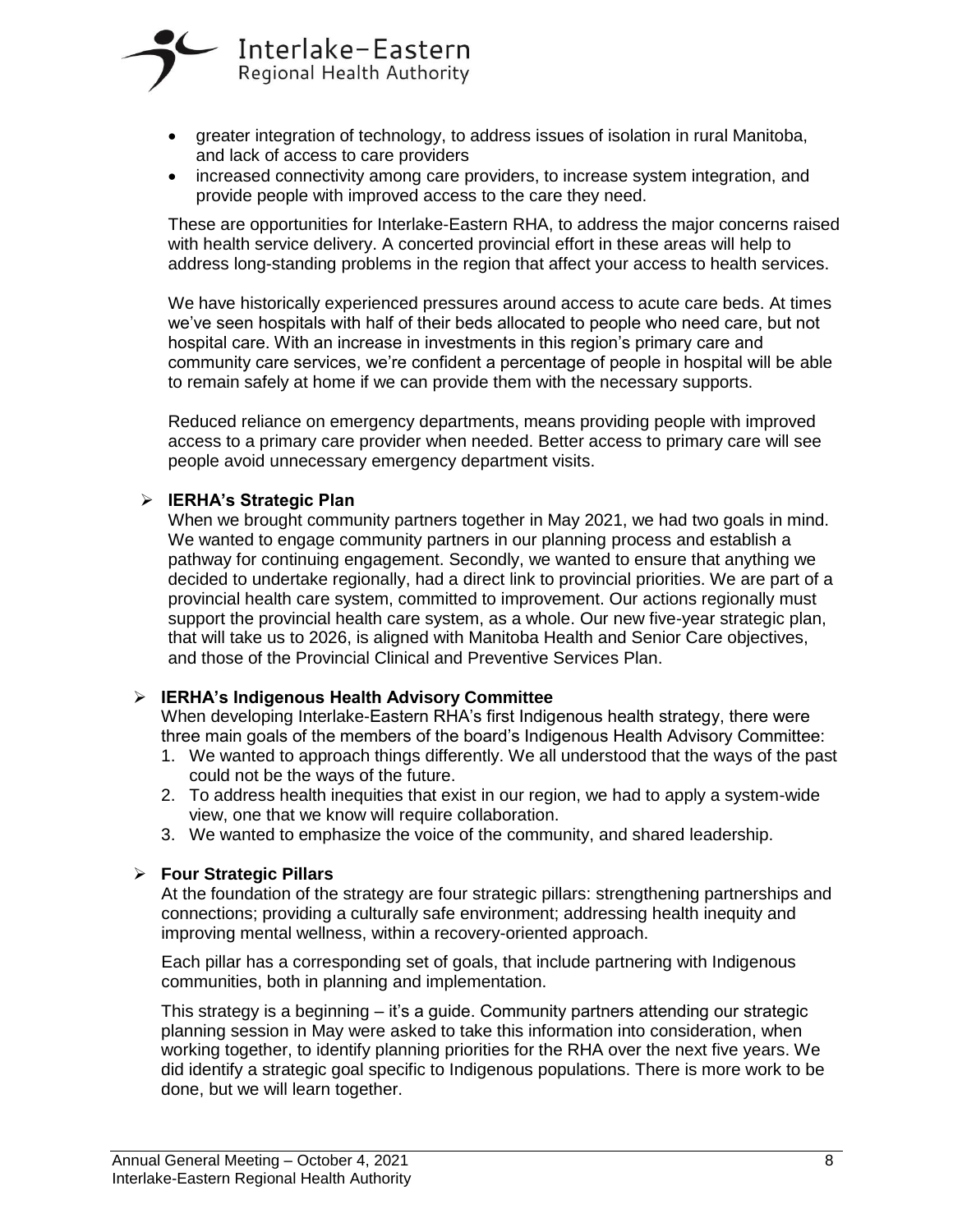# Interlake-Eastern Regional Health Authority

The plan will change as a result, it has to, but we're committed to doing that together, with our Indigenous partners.

#### ➢ **Strategic Goals**

Our five-year plan adopted in July 2021 focuses on six strategic goals. These goals were identified, and mutually agreed upon, through our strategic planning process. They will serve as the focus of our actions over the next five years, the focus of our reporting, and the areas of key accountability to you. Our six strategic goals are:

- ❖ INTEGRATED AND CO-ORDINATED HEALTH CARE We will ensure our health system is integrated and coordinated, between providers and patients.
- ❖ PRIMARY AND COMMUNITY CARE TRANSFORMATION We will provide a solid foundation of primary and community services, and strive to make it easier for patients, to move across the continuum of patient care.
- ❖ INDIGENOUS AND VULNERABLE POPULATIONS We will work to improve access, health outcomes, and reduce health disparities.
- ❖ MENTAL HEALTH AND ADDICTIONS We will work to improve access to community mental health and addictions services, for adults, children and families.
- ❖ HEALTH HUMAN RESOURCES We will have a skilled and dedicated workforce of, health professionals, support staff, volunteers, and physicians.
- ❖ INNOVATION AND TECHNOLOGY We will endeavour to improve access, care quality and health outcomes, through clinical best practices, with a focus on innovation and technology.

#### ➢ **Strategic Planning Process**

We have adopted a strategic planning process, in which a central theme is the involvement of our planning partners.

#### ➢ **Opportunities for engagement**

We have established three primary opportunities for engagement with our partners. These include our six strategic steering committees, our regional health advisory council, and our annual strategic plan review with all planning partners.

## ➢ **Our Framework for Measurement**

Lastly, our strategic planning process is part of an integrated management framework, that will let us better evaluate how effective our actions are, in addressing the priorities we've established for the region. This framework lets us better see where we are progressing, where we're not, and where changes need to be made if we hope to make progress. We'll evaluate achievement of priorities based on five general areas: financial, operational, stakeholder engagement (or customer satisfaction engagement), and learning and growth. Within each segment there are multiple measures, that contribute to our achievement of strategic goals.

In closing of the CEO report, David extended his sincerest appreciation to the directors of the board of IERHA, who have the best interests of the residents of this region at heart. He thanked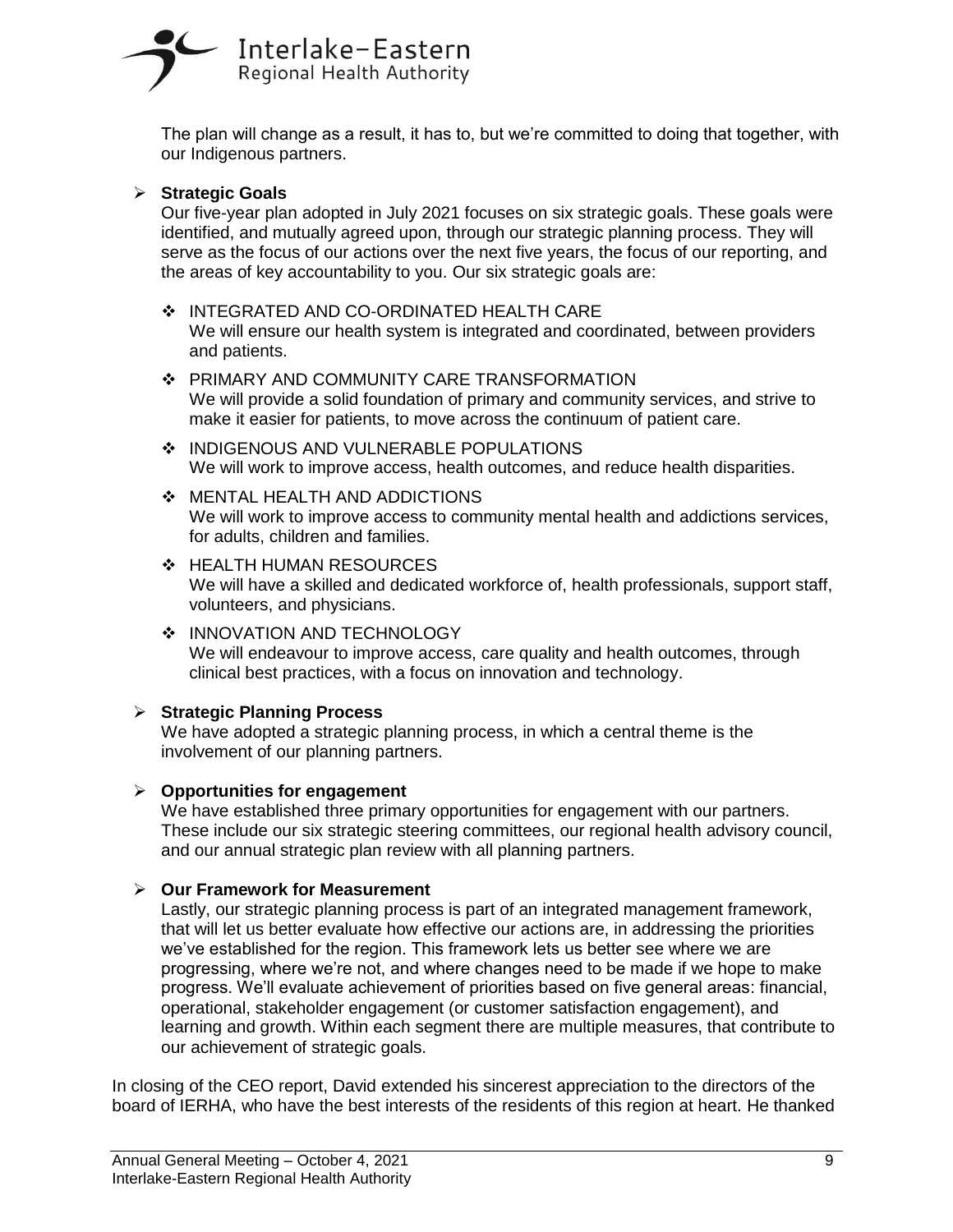

his senior leadership team, for managing this region through one of the most challenging times in health care and thanked our community members and partners. The Interlake-Eastern RHA appreciates your commitment to working with us towards achieving better health care services.

The CEO report was concluded and there was an opportunity for questions to be submitted through the chat feature. No questions were posed.

# **Chair's Award for Excellence in Customer Service**

Glen West, Board Chair announced this year's winners for the Chair's Award for Excellent Client Service recognized Interlake-Eastern RHA staff from across the region and reflected the great dedication and client-focus of those working in our community health care facilities. Awarded for regularly going above and beyond were:

- ❖ Cassandra Hnatishin and Drew Peacock Primary Care, Powerview-Pine Falls
- ❖ Brittany Klassen LPN, Stonewall and Districts Health Centre
- ❖ Devon Ungurain Fetal Alcohol Spectrum Disorder (FASD) Co-ordinator, Beausejour **Hospital**
- ❖ Kate Hodgson Director Acute Care, Selkirk Regional Health Centre
- ❖ Honourable mention Kim Dudek and Brayden Harder Shared Health Paramedics

## **CEO Award for Community Leadership**

This year's CEO Award for Community Leadership goes to the First Nation communities from around the region, that combine to create: Southeast Resource Development Council (SERDC), and Interlake Tribal Reserves Council (IRTC).

SERDC is comprised of the First Nation communities of:

- Berens River
- Brokenhead Ojibway
- Bloodvein
- **Black River**
- Hollow Water
- Little Grand Rapids
- Pauingassi, and
- Poplar River

IRTC is composed of the First Nation communities of:

- Dauphin River
- Kinonjeoshtegon
- Lake Manitoba
- Little Saskatchewan
- Peguis, and
- Pinaymootang

The Interlake-Eastern Regional Health Authority has long worked with these organizations, as partners in the delivery of health care services in the region. This year, we are recognizing these partnerships, and the role these non-profit groups have played, in quickly responding to the